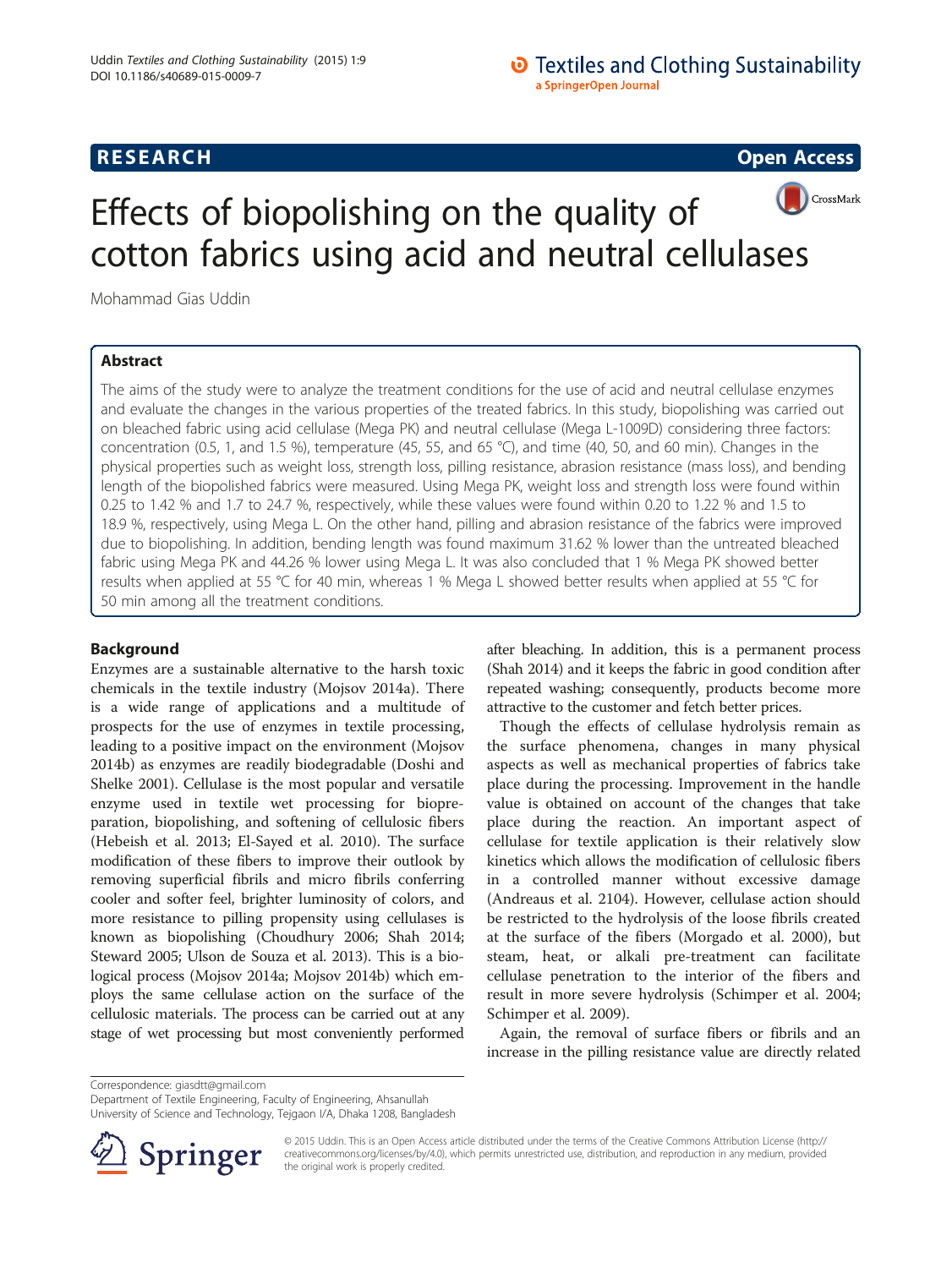to an increase in weight loss, which should not exceed 3–5 % (Rau et al. [2008](#page-9-0)). In addition, for knitted fabric, a weight loss of about 1–2 % is reported to be enough to release a remarkable reduction in pilling tendency (Saravanan et al. [2009](#page-9-0)). On the other hand, commercially, a strength loss of 10 % is considered acceptable due to biopolishing (Choudhury [2006](#page-9-0)). High enzyme loads and long treatment times may lead to severe fiber damage and strength loss ([Andreaus et al. 2104](#page-9-0)).

The cellulase-catalyzed hydrolysis of cellulose is strongly influenced by factors such as pH, temperature, time, and agitation (Schindler and Hauser [2004](#page-9-0)). The optimal pH for a particular cellulase depends upon its origin (Schindler and Hauser [2004\)](#page-9-0). Commercial cellulases for biopolishing originate from Trichoderma reesei and Humicola insolens (Azevedo et al. [2000](#page-9-0); Heikinheimo et al. [2000\)](#page-9-0). Acid cellulases are Trichodermabased products which work best at pH 4.5–5.5 at a temperature of 45–55 °C (Shah [2014;](#page-9-0) Choudhury [2006](#page-9-0)). Neutral cellulases from Humicola are more effective at pH 6.0–7.0 and in the temperature range of 40–55 °C (Mojsov [2014a;](#page-9-0) Choudhury [2006\)](#page-9-0).

The careful control of process variables such as concentration, treatment time, and temperature in an enzymatic treatment is important for analyzing the cellulase activity for the enhancement of the product. Therefore, in the present study, an attempt has been made to analyze the treatment conditions for the use of acid and neutral cellulase enzymes and evaluate the changes in properties like weight, strength, abrasion resistance, pilling resistance, and bending length of the treated fabrics.

### Methods

#### Materials

The cotton knitted fabric (single jersey) of 160  $g/m<sup>2</sup>$ (yarn count 30/1 Ne) collected from Microfiber Group Limited, Narayangonj, was used throughout the research work. Acid-stable cellulase Mega PK (ECU/mL: 7000) and neutral-stable cellulase Mega L-1009D (ECU/mL: 5000) were procured from Sumcon Biotechnology, Mega Pacific Technology Inc., USA. Sodium hydroxide, sodium carbonate and Glauber's salt (Merck Specialties Private Limited), wetting agent (Primawet, DW conc.), sequestering agent (Primaquest M conc.), peroxide stabilizer, hydrogen peroxide (35 %), detergent (Primowash), and acetic acid used for the experimental work were laboratory-grade reagents.

#### Combined scouring-bleaching

The fabric samples were treated with a solution containing 2.5 g/L sodium hydroxide, 1 g/L Primaquest M conc., 1 g/L Primawet DW conc., and 1 g/L Primowash maintaining a liquor ratio of 1:40, at pH 10.5–11 and temperature rises up to 45 °C. Then, 35 % hydrogen peroxide (2.5 mL/L) and stabilizer (1/3 of  $H_2O_2$ ) were added. The combined process was continued for 45 min at a temperature of 95 °C. Fabric samples were washed thoroughly and neutralized with 1 g/L acetic acid. Finally, the samples were washed with 1 g/L Primowash at 80 °C for 10 min.

# Biopolishing

Mega PK and Mega L enzymes were used to study the effect of biopolishing on cotton fabrics. Sample size, approximately  $35 \text{ cm} \times 35 \text{ cm}$ , was introduced in the machine pots containing the cellulase in the appropriate buffer system and machine rpm used was 40. Three levels of cellulase concentrations (0.5, 1, and 1.5 %), temperatures (45, 55, and 65 °C), and treatment duration (40, 50, and 60 min) were used maintaining a material to liquor ratio of 1:10. Mechanical agitation was enhanced by addition of ten steel balls (each weighing 1.04 g). For acid and neutral cellulases, bath pH was maintained at 4.5–5.5 and 7, respectively. Finally, the biopolishing process was terminated by hot treatment at 85 °C for 10 min. Opticid PSD (1.5 g/L) was used as a buffering agent during Mega PK treatment.

#### Weight loss

Loss in weight of biopolished fabrics was measured using Eq. 1:

$$
\text{Weight loss}\% = \frac{\text{(Fabric weight before biopolishing-Fabric weight after biopolishing)}}{\text{Fabric weight before biopolishing}} \times 100
$$

#### Strength loss

The bursting strength of bleached and biopolished fabrics was determined using a bursting strength tester according to ISO 13938-1:1999. The strength loss of the biopolished samples was measured using Eq. 2:

$$
\text{Strenight loss\%} = \frac{\text{(Fabric strength before biopolishing-Fabric strength after biopolishing)}}{\text{Fabric strength before biopolishing}} \times 100 \tag{2}
$$

#### Pilling resistance

Pilling resistance of the fabrics was determined using Martindale abrasion and a pilling tester (125, 500, and 2000 rubbing cycles) according to SN 198525:1990. The observed resistance to pilling was reported using a rating scale, showing a range pilling resistance from 1 (very severe pilling) to 5 (no pilling).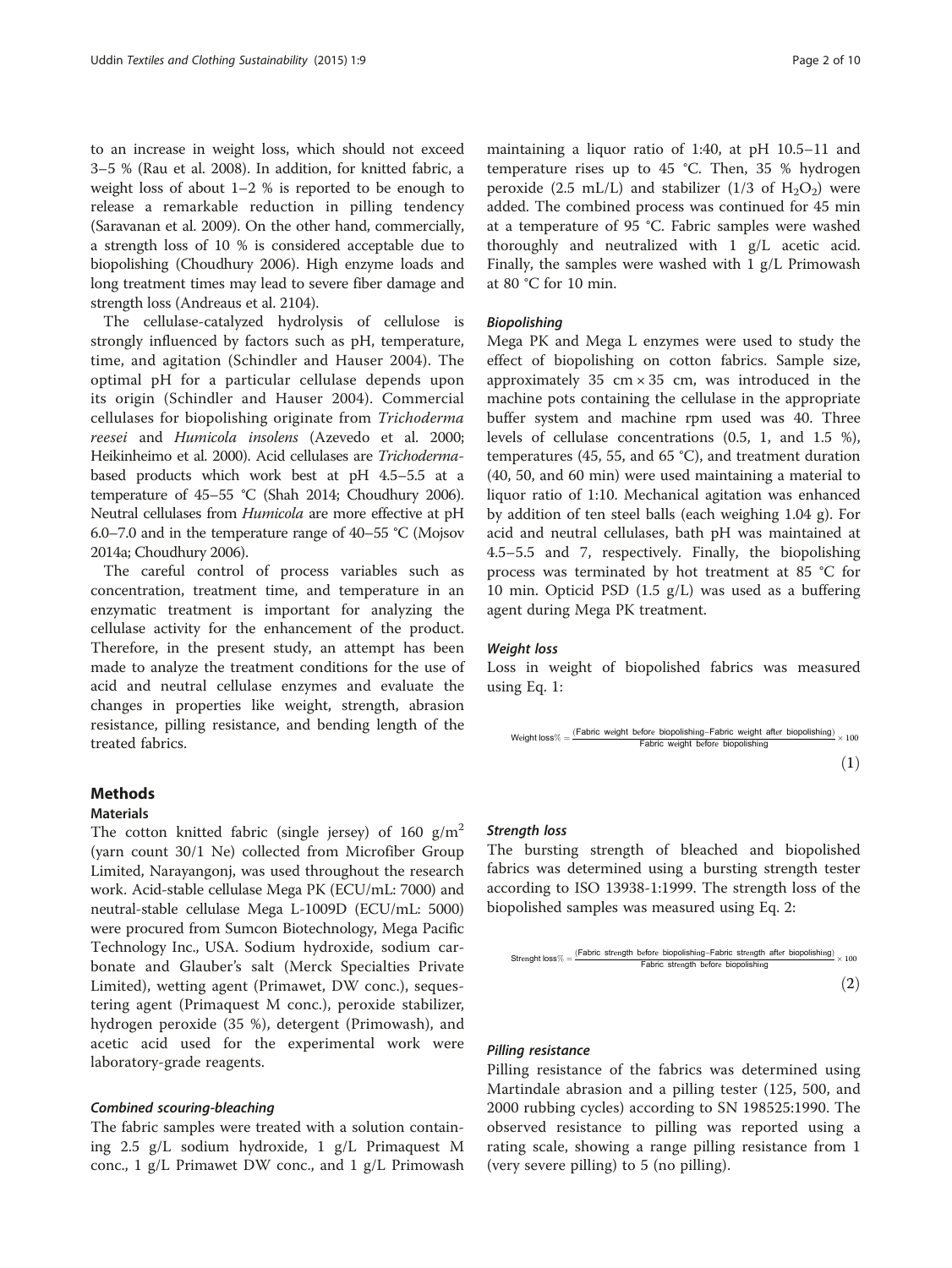#### Abrasion (mass loss)

Mass loss of the fabrics was determined using Martindale abrasion and a pilling tester (100, 250, 500, 750, and 1000 cycles) according to ISO 12947-3:1998.

#### Bending length

The bending length of the fabrics was determined using a Shirley stiffness tester according to BS 3356:1990. A rectangular strip of fabric (6 in.  $\times$  1 in.) was mounted on a horizontal platform in such a way that it overhung like a cantilever and bends downwards. Then, the bending length was measured from the scale mark opposite a zero line engraved on the side of the platform. Each fabric was tested four times at head and tail ends of face and back sides in a wale direction, and their average was taken.

# Results and discussion

#### Weight loss%

The weight loss of acid- and neutral-stable cellulasetreated cotton fabrics is shown in Table 1.

When 0.5 % Mega PK was applied on the bleached fabric for 40 and 60 min, weight loss was increased gradually with the increase of treatment temperatures as shown in Table 1. As for example, in the case of 40-min time of treatment, weight loss was found to be 0.25 % at 45 °C while it was increased to 0.27 and 0.29 % for the increase of temperature to 55 and 65 °C, respectively. But for 0.5 % PK application for 50 min, the trend was different. For sample no. 6, weight loss was found to be 0.29 % after biopolishing treatment at 65 °C which was less than 0.31 % weight loss after the treatment at 55 °C. Again, except sample no. 14, when 1 % PK was applied on fabric for the corresponding time, a similar trend of increasing weight loss with the increase of temperature was found. In addition, in the case of 1.5 % PK application, in all cases from sample nos. 19 to 27, a similar trend was found. Finally, maximum weight loss was found to be 1.42 % for sample no. 27 when 1.5 % PK was applied for 60 min at 65 °C.

Furthermore, weight loss was found increased with the increase of concentration of Mega PK. Using 0.5 % PK, weight loss was found within 0.25 to 0.39 %, while using 1 and 1.5 % PK, the losses were found within 0.62 to 0.89 % and 0.98 to 1.42 %, respectively. In addition, it can be said that weight loss was found increased with the increase of treatment time (except sample no. 6). In case of sample no. 6, a weight loss of 0.29 % was found when treating the fabric with 0.5 % PK at 65 °C for 50 min, which was also found in case of the 40-min treatment under similar conditions.

From Table 1, for neutral cellulase (Mega L), it was clearly found that with the increase of concentration,

|         |  |  | Table 1 Weight loss of Mega-PK- and Mega-L-treated cotton |  |
|---------|--|--|-----------------------------------------------------------|--|
| fabrics |  |  |                                                           |  |

| Sample         | Concentration | Temperature  | Time  | Weight loss (%) |        |  |
|----------------|---------------|--------------|-------|-----------------|--------|--|
| no.            | (% )          | $(^\circ C)$ | (min) | Mega PK         | Mega L |  |
| $\mathbf{1}$   | 0.5           | 45           | 40    | 0.25            | 0.2    |  |
| $\overline{2}$ | 0.5           | 55           | 40    | 0.27            | 0.24   |  |
| 3              | 0.5           | 65           | 40    | 0.29            | 0.27   |  |
| $\overline{4}$ | 0.5           | 45           | 50    | 0.26            | 0.31   |  |
| 5              | 0.5           | 55           | 50    | 0.31            | 0.35   |  |
| 6              | 0.5           | 65           | 50    | 0.29            | 0.38   |  |
| 7              | 0.5           | 45           | 60    | 0.33            | 0.42   |  |
| 8              | 0.5           | 55           | 60    | 0.35            | 0.45   |  |
| 9              | 0.5           | 65           | 60    | 0.39            | 0.49   |  |
| 10             | $\mathbf{1}$  | 45           | 40    | 0.62            | 0.61   |  |
| 11             | $\mathbf{1}$  | 55           | 40    | 0.65            | 0.66   |  |
| 12             | 1             | 65           | 40    | 0.69            | 0.71   |  |
| 13             | $\mathbf{1}$  | 45           | 50    | 0.72            | 0.74   |  |
| 14             | $\mathbf{1}$  | 55           | 50    | 0.70            | 0.79   |  |
| 15             | $\mathbf{1}$  | 65           | 50    | 0.76            | 0.82   |  |
| 16             | $\mathbf{1}$  | 45           | 60    | 0.82            | 0.84   |  |
| 17             | $\mathbf{1}$  | 55           | 60    | 0.86            | 0.86   |  |
| 18             | $\mathbf{1}$  | 65           | 60    | 0.89            | 0.88   |  |
| 19             | 1.5           | 45           | 40    | 0.98            | 0.95   |  |
| 20             | 1.5           | 55           | 40    | 1.05            | 0.97   |  |
| 21             | 1.5           | 65           | 40    | 1.12            | 0.99   |  |
| 22             | 1.5           | 45           | 50    | 1.17            | 1.02   |  |
| 23             | 1.5           | 55           | 50    | 1.21            | 1.06   |  |
| 24             | 1.5           | 65           | 50    | 1.26            | 1.09   |  |
| 25             | 1.5           | 45           | 60    | 1.32            | 1.13   |  |
| 26             | 1.5           | 55           | 60    | 1.36            | 1.17   |  |
| 27             | 1.5           | 65           | 60    | 1.42            | 1.22   |  |

time, and temperature, weight loss% was increased in the case of all the biopolished samples. Maximum weight loss was found to be 1.22 % in the case of 1.5 % Mega L application on fabric for 60 min at 65 °C (sample no. 27), while minimum loss was found to be 0.2 for 0.5 % concentration of this enzyme application at 45 °C for 40 min (sample no. 1).

In general, it can be said that due to the increase of concentration, time, and temperature of cellulase application, the removal of protruding fibers from the surface of the fabric increased, and consequently under such condition, weight loss was increased and vice versa.

Mechanical agitation during the cellulase treatment in the initial stage helps cellulase adsorption and desorption processes. The removal of enzymatically loosened material from fiber surfaces leaves the fibers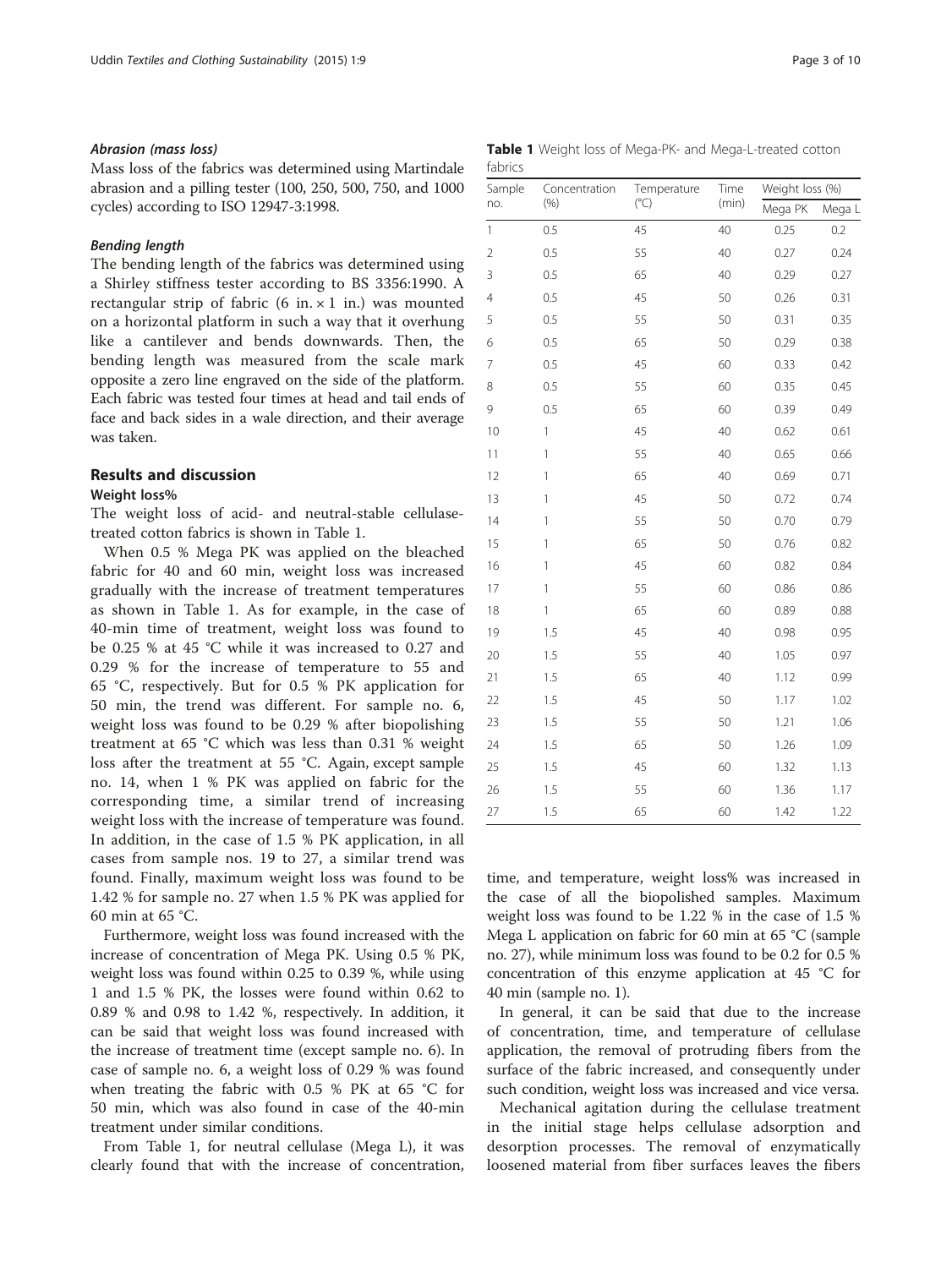<span id="page-3-0"></span>very clean and smooth. Due to this polishing effect, some weight loss was observed, which however did not indicate major fiber damage.

Finally, when weight loss of Mega-PK-treated samples was compared to that of Mega-L-treated samples, it was observed that the weight loss% of PK-treated samples was slightly higher in the case of sample nos. 1, 2, and 3 under lower concentration of cellulases (0.5 %). But with the increase of treatment time, weight loss decreased in the case of PK-treated samples as shown in samples 4 to 9. In samples 11 to 16, with the treatment of 1 % cellulases, weight loss% was slightly lower in PK-treated samples. In contrast, in the case of higher concentration (1.5 %) of cellulase application, weight loss was greater in all PK-treated samples than the Mega-L-treated samples (samples 19 to 27). It indicated that Mega PK was more active in action compared to Mega L as there is less chance of cellulose degradation in the neutral condition compared to the acidic condition.

#### Bursting strength loss

Bursting strength loss% of acid- and neutral-stable enzyme-treated samples is shown in Table 2.

When 0.5 % Mega PK was used for biopolishing of the bleached fabric, strength loss was found within 1.7 to 7.4 % under different treatment times and temperatures. In addition, strength loss was found increased with the increase of concentration of PK. As for example, when 1 % PK was used, strength loss was found within 8.2 to 15.6 %, and in the case of 1.5 % PK application, the loss was within 16.5 to 24.7 %. It was obvious in this study that the concentration of cellulase is the most important factor in influencing the strength loss.

Treatment time has also an important effect on strength loss apart from the cellulase concentration. When 0.5 % Mega PK was used for 40 min at 45 °C, strength loss was 1.7 %, while it was found to be 4.9 % only with the increase of time from 40 to 50 min and 5.8 % with the increase of time from 50 to 60 min at 45 °C. Similarly, for 1 % PK application at 45 °C, strength loss was 8.2 % for 40 min time of treatment, and this further increased to 11.5 and 14 % for time 50 and 60 min, respectively. In addition, when 1.5 % PK was applied at 45 °C for 40 min, strength loss was found to be 16.5 % and strength loss increased to 18.9 and 23.1 % for time 50 and 60 min, respectively.

But in comparison to concentration and time factor, selected temperatures within 45–65 °C did not play so much influential effect on strength loss. As for example, for 0.5 % PK application for 50 min, strength loss was 4.9 % at 45 °C; at 55 °C, it was 5 % and at 65 °C 5.8 %. Again, for 1 % PK applied for 60 min at 45, 55, and 65 °C temperatures, the strength losses were 14, 14.8, and 15.6 %,

Table 2 Bursting strength loss of Mega-PK- and Mega-L-treated fabrics

| Sample         | Concentration             | Temperature  | Time  | Strength loss (%) |        |  |
|----------------|---------------------------|--------------|-------|-------------------|--------|--|
| no.            | (% )                      | $(^\circ C)$ | (min) | Mega PK           | Mega L |  |
| $\mathbf{1}$   | 0.5                       | 45           | 40    | 1.7               | 1.5    |  |
| $\overline{2}$ | 0.5                       | 55           | 40    | 2.5               | 2.2    |  |
| 3              | 0.5                       | 65           | 40    | 4.1               | 3      |  |
| $\overline{4}$ | 0.5                       | 45           | 50    | 4.9               | 3.2    |  |
| 5              | 0.5                       | 55           | 50    | 5                 | 3.3    |  |
| 6              | 0.5                       | 65           | 50    | 5.8               | 4.1    |  |
| $\overline{7}$ | 0.5                       | 45           | 60    | 5.8               | 4.9    |  |
| 8              | 0.5                       | 55           | 60    | 6.6               | 5.8    |  |
| 9              | 0.5                       | 65           | 60    | 7.4               | 5.9    |  |
| 10             | $\mathbf{1}$              | 45           | 40    | 8.2               | 6.6    |  |
| 11             | $\ensuremath{\mathsf{1}}$ | 55           | 40    | 9                 | 7.4    |  |
| 12             | 1                         | 65           | 40    | 10.7              | 8.2    |  |
| 13             | $\mathbf{1}$              | 45           | 50    | 11.5              | 9.1    |  |
| 14             | $\mathbf{1}$              | 55           | 50    | 12.4              | 9.9    |  |
| 15             | 1                         | 65           | 50    | 13.2              | 10.7   |  |
| 16             | $\mathbf{1}$              | 45           | 60    | 14                | 11.5   |  |
| 17             | $\mathbf{1}$              | 55           | 60    | 14.8              | 11.6   |  |
| 18             | $\mathbf{1}$              | 65           | 60    | 15.6              | 12.4   |  |
| 19             | 1.5                       | 45           | 40    | 16.5              | 12.5   |  |
| 20             | 1.5                       | 55           | 40    | 17.3              | 13.2   |  |
| 21             | 1.5                       | 65           | 40    | 18.1              | 14     |  |
| 22             | 1.5                       | 45           | 50    | 18.9              | 14.8   |  |
| 23             | 1.5                       | 55           | 50    | 20.6              | 15.6   |  |
| 24             | 1.5                       | 65           | 50    | 22.2              | 16.5   |  |
| 25             | 1.5                       | 45           | 60    | 23.1              | 17.3   |  |
| 26             | 1.5                       | 55           | 60    | 23.9              | 18.1   |  |
| 27             | 1.5                       | 65           | 60    | 24.7              | 18.9   |  |

respectively, and for 1.5 % PK applied for 60 min at 45, 55, and 65 °C temperatures, the strength losses were 23.1, 23.9, and 24.7 %.

On the other hand, in the case of neutral-stable enzyme-treated samples, when 0.5 % Mega L was applied, strength loss was found within 1.5 to 5.9 % under different treatment temperatures and times. With the increase of concentration from 0.5 to 1 %, strength loss was increased and found within 6.6 to 12.4 %, and a further strength loss of 12.5 to 18.9 % was found using 1.5 % Mega L under three different temperatures and three different time combinations.

Again, for neutral cellulase enzyme, treatment time played more impact on strength loss than the treatment temperature. As for example, when 0.5 % Mega L was applied for 40 min, the strength losses were found to be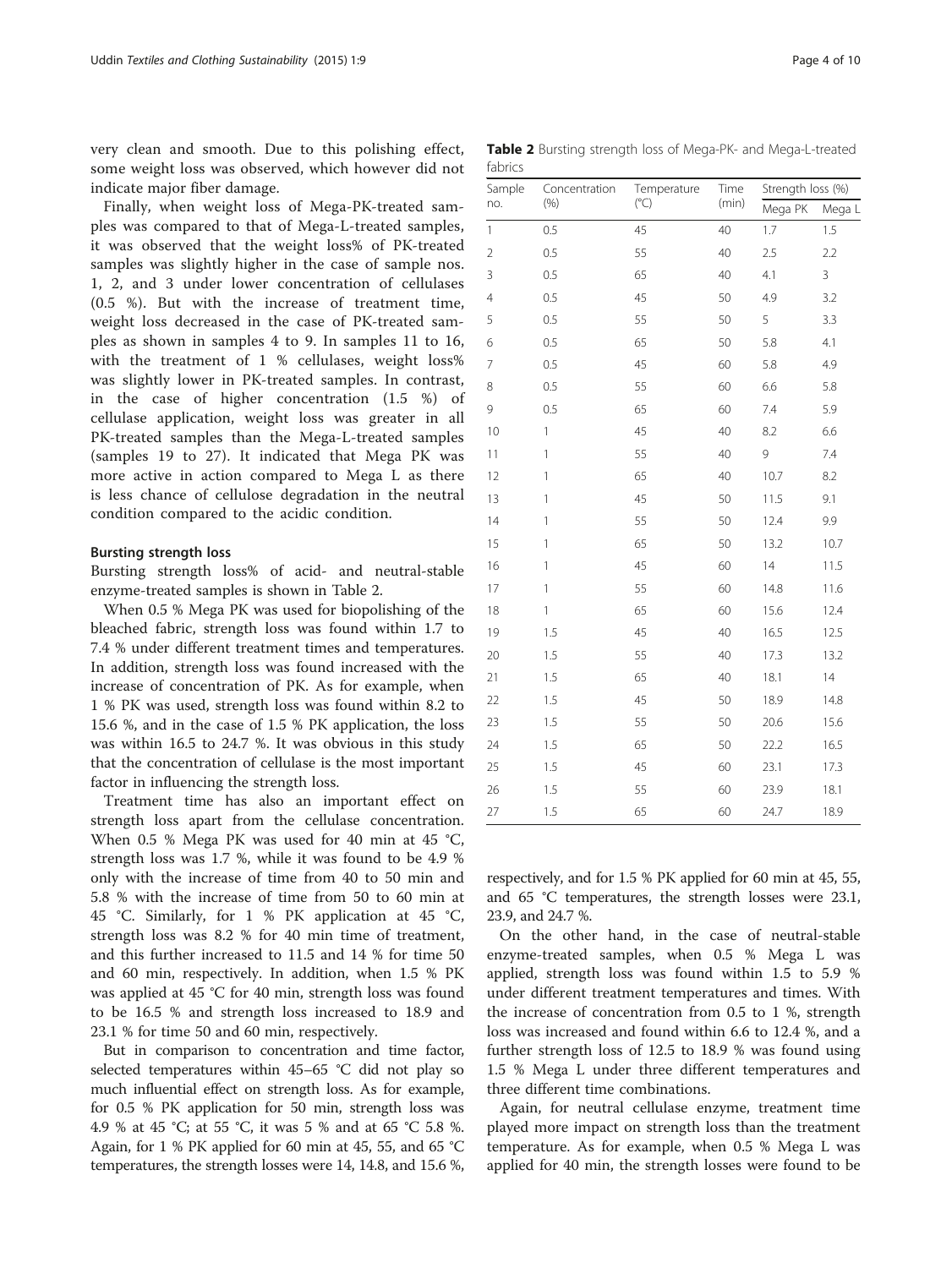1.5, 2.2, and 3 %, respectively, at 45, 55, and 65 °C temperatures. But for 0.5 % Mega L application at 45 °C for 50 min, the strength loss increased to 3.2 %, at 55 °C for 50 min to 3.3 %, and at 65 °C for 50 min finally to 4.1 %.

For 1.5 % Mega L application to bleached fabrics at 55 °C temperature, strength losses were found to be 13.2, 15.6, and 18.1 %, respectively, for 40-, 50-, and 60-min treatment times, whereas when the temperature decreased to 45 °C for 40 min, strength loss decreased to 12.5 %, and when it increased to 65 °C for 40 min, strength loss increased to 14 %. In general, cotton fabric exhibited a loss in bursting strength due to the biodegradation of cellulose by the cellulase.

In this study, concentration had a maximum effect on strength loss followed by treatment time of 40 to 60 min. But prolonged treatment time exceeding 60 min may have significant impact on strength loss, as degradation can occur in the accessible amorphous areas of large pores and at crystalline surfaces.

The findings of strength loss found in the study indicated that the presence of increased amounts of cellulase enzyme in the biotreatment medium causes progressive interactions in a key and lock fashion between the enzyme and cotton cellulose of the fabric. In doing so, cellulose chains undergo molecular scission at 1,4 β-glucosidic linkages, thereby reducing the degree of polymerization of cotton. This, together with the loosening of the fabric structure by virtue of its loss in fabric weight, would account for the decrease in fabric strength. Moreover, biodegradation of fibers along the spiral plane of cellulose might have contributed to the initial strength loss, and when the fissures reached the lumen, further degradation in strength might have occurred rapidly.

From Table [2](#page-3-0), it was crystal clear that more strength loss occurred in the PK-treated bleached samples than in the Mega-L-treated ones. This was because of the more effective endoglucanase (EG) activity as in the case of acid cellulases compared to the cellobiohydrolase (CBH)-rich cellulases like neutral cellulases in the formulation of the whole enzyme (Saravanan et al. [2009\)](#page-9-0). EG activity leads to higher level of strength loss which could be expected from a classical endwise cleavage of the cellulose chains in the fibers. EG1 among at least six multiple EGs (Dixit and Jahan [2012](#page-9-0)) is a faster enzyme than CBH1 in the initial stages of hydrolysis, but after the cleavage of the more accessible cellulose chains on the surface of the cotton fibers, their action seems to end. In other words, EG effectively opens up more of the fiber structure to attach by CBH and β-glucanase. These two components in turn produce water-soluble fragments from the exposed area, and such synergistic action allows for rapid reduction in fiber strength.

#### Pilling rating

Pilling ratings of acid- and neutral-stable enzyme-treated fabrics are shown in Table [3](#page-5-0).

The pilling resistance ratings of bleached fabric were found to be 4, 3–4, and 3 under 125, 500, and 2000 cycles of operations, respectively, in the pilling test.

Due to biopolishing using the Mega PK enzyme, the rating was improved to 4–5 for sample no. 1 and to 5 in all other 26 samples treated under different parameters for 125 cycles of operation. No change occurred in the specimen surface for samples 2 to 27 under 125 cycles of operation in the pilling test. Under 500 cycles of operation, sample no. 1 showed a rating of 4; sample nos. 2 to 7 and 9, 10, and 12 showed a rating of 4–5; and the other 17 samples (sample nos. 8, 11, and 13 to 27) showed a rating of 5. Again, under 2000 cycles of operation over the PK-treated biopolished samples, sample no. 1 showed a rating of 3–4, another 8 samples (sample nos. 2, 3, 4, 6, 7, 9, 10, 12) showed a rating of 4, 2 samples (sample nos. 5, 8) showed a rating of 4–5, and the other 16 samples (sample nos. 11, 13 to 27) showed no change in pilling testing (rating of 5).

So, the PK-treated samples numbering from 13 to 17 and sample no. 11 showed the best pilling performance. This pilling performance clearly indicated that the acid enzyme significantly improved the pilling resistance of the treated fabric samples. In fact, PK cellulase showed more activity at 1 and 1.5 % than using 0.5 %. Due to high biopolishing effect, all surface hairy fibers were removed properly. Therefore, when friction was applied on the treated fabric during the pilling test, the tendency of pill formation was significantly lower and majority caused a rating of 5, i.e., no change at the surface. A good depilling effect was also found due to mechanical agitation which accelerated the cellulase action.

On the other hand, when Mega L was used, the rating was also improved significantly from the bleached fabric. In the case of 125 cycles of operation, only sample nos. 1 and 2 showed a rating of 4–5 while the other 25 samples showed a rating of 5 as compared to a rating of 4 of the bleached sample under the same no. of cycles. In addition, under 500 cycles of operation, 8 samples showed a rating of 4 (sample nos. 1–4, 6–7, 9, 10). The remaining 21 samples showed a rating of 4–5 as compared to a rating of 3–4 of the bleached sample at 500 cycles of operation. Only sample no. 14, i.e., when a 1 % Mega-L-treated biopolished sample was applied at 55 °C for 50 min, showed a rating of 5. Under 2000 cycles of operation, sample nos. 1 and 2 showed a rating of 3–4, indicating slight to moderate surface fuzziness, while 8 samples (sample nos. 3, 4, 6, 7, 9–12) showed a rating of 4 and the remaining 17 samples showed a rating of 4–5. Rating improved in all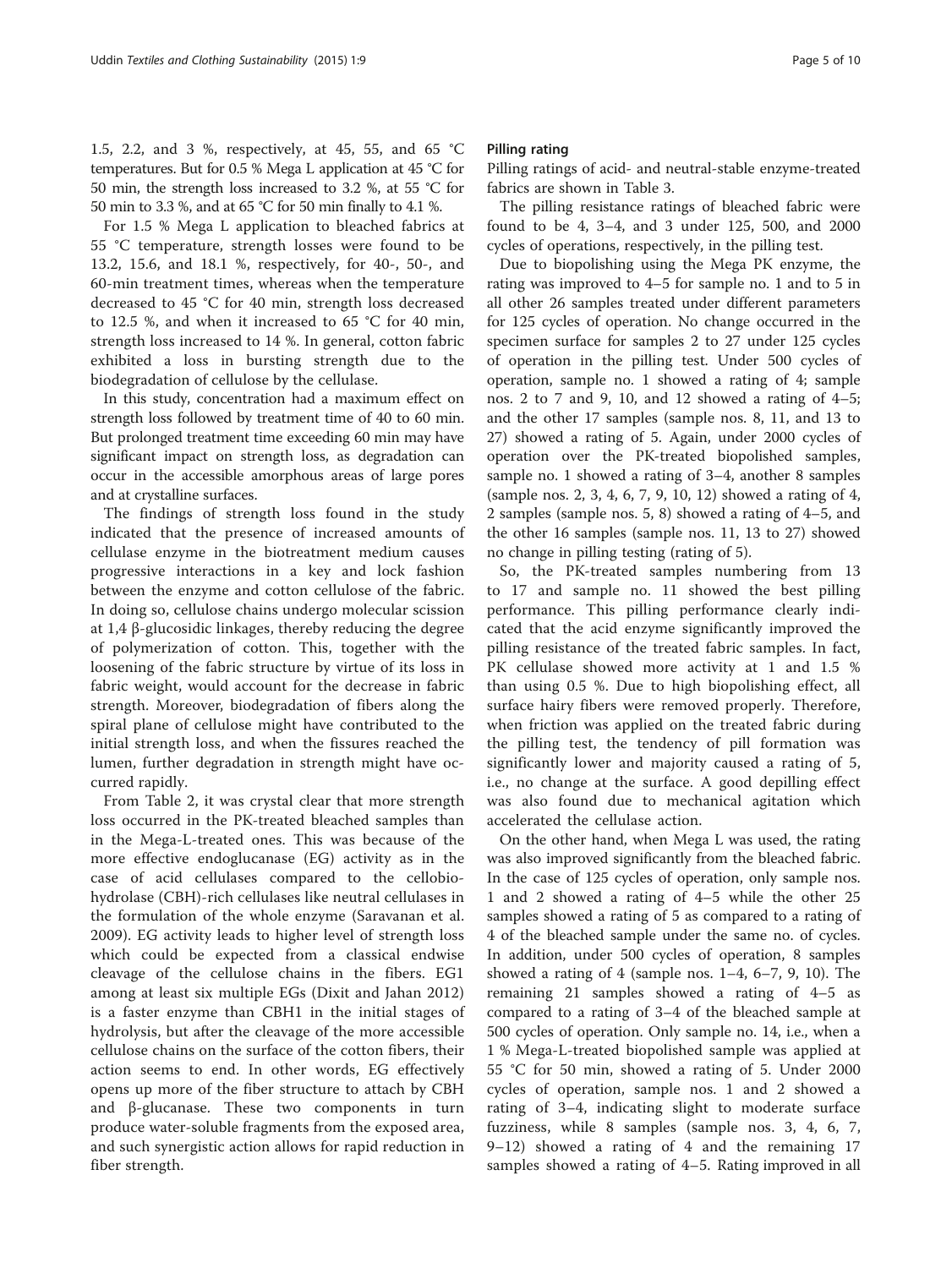| Sample         | Concentration | Temperature   | Time  | of mega rin and mega E treated cotton samples<br>Pilling ratings |                |                |                |                |                |  |  |
|----------------|---------------|---------------|-------|------------------------------------------------------------------|----------------|----------------|----------------|----------------|----------------|--|--|
| no.            | (% )          | $(^{\circ}C)$ | (min) | Mega PK                                                          |                |                | Mega L         |                |                |  |  |
|                |               |               |       | 125 cycles                                                       | 500 cycles     | 2000 cycles    | 125 cycles     | 500 cycles     | 2000 cycles    |  |  |
| Bleached       | $\equiv$      |               |       | $\overline{4}$                                                   | $3 - 4$        | $\overline{3}$ | $\overline{4}$ | $3 - 4$        | 3              |  |  |
| 1              | 0.5           | 45            | 40    | $4 - 5$                                                          | $\overline{4}$ | $3 - 4$        | $4 - 5$        | $\overline{4}$ | $3 - 4$        |  |  |
| $\overline{2}$ | 0.5           | 55            | 40    | 5                                                                | $4 - 5$        | $\overline{4}$ | $4 - 5$        | $\overline{4}$ | $3 - 4$        |  |  |
| 3              | 0.5           | 65            | 40    | 5                                                                | $4 - 5$        | $\overline{4}$ | 5              | $\overline{4}$ | $\overline{4}$ |  |  |
| $\overline{4}$ | 0.5           | 45            | 50    | 5                                                                | $4 - 5$        | $\overline{4}$ | 5              | $\overline{4}$ | $\overline{4}$ |  |  |
| 5              | 0.5           | 55            | 50    | 5                                                                | $4 - 5$        | $4 - 5$        | 5              | $4 - 5$        | $4 - 5$        |  |  |
| 6              | 0.5           | 65            | 50    | 5                                                                | $4 - 5$        | $\overline{4}$ | 5              | $\overline{4}$ | $\overline{4}$ |  |  |
| $\overline{7}$ | 0.5           | 45            | 60    | 5                                                                | $4 - 5$        | $\overline{4}$ | 5              | $\overline{4}$ | $\overline{4}$ |  |  |
| 8              | 0.5           | 55            | 60    | 5                                                                | 5              | $4 - 5$        | 5              | $4 - 5$        | $4 - 5$        |  |  |
| 9              | 0.5           | 65            | 60    | 5                                                                | $4 - 5$        | $\overline{4}$ | 5              | $\overline{4}$ | $\overline{4}$ |  |  |
| 10             | $\mathbf{1}$  | 45            | 40    | 5                                                                | $4 - 5$        | $\overline{4}$ | 5              | $\overline{4}$ | $\overline{4}$ |  |  |
| 11             | $\mathbf{1}$  | 55            | 40    | 5                                                                | 5              | 5              | 5              | $4 - 5$        | $\overline{4}$ |  |  |
| 12             | $\mathbf{1}$  | 65            | 40    | 5                                                                | $4 - 5$        | $\overline{4}$ | 5              | $4 - 5$        | $\overline{4}$ |  |  |
| 13             | $\mathbf{1}$  | 45            | 50    | 5                                                                | 5              | 5              | 5              | $4 - 5$        | $4 - 5$        |  |  |
| 14             | $\mathbf{1}$  | 55            | 50    | 5                                                                | 5              | 5              | 5              | 5              | $4 - 5$        |  |  |
| 15             | $\mathbf{1}$  | 65            | 50    | 5                                                                | 5              | 5              | 5              | $4 - 5$        | $4 - 5$        |  |  |
| 16             | $\mathbf{1}$  | 45            | 60    | 5                                                                | 5              | 5              | 5              | $4 - 5$        | $4 - 5$        |  |  |
| 17             | $\mathbf{1}$  | 55            | 60    | 5                                                                | 5              | 5              | 5              | $4 - 5$        | $4 - 5$        |  |  |
| 18             | $\mathbf{1}$  | 65            | 60    | 5                                                                | 5              | 5              | 5              | $4 - 5$        | $4 - 5$        |  |  |
| 19             | 1.5           | 45            | 40    | 5                                                                | 5              | 5              | 5              | $4 - 5$        | $4 - 5$        |  |  |
| 20             | 1.5           | 55            | 40    | 5                                                                | 5              | 5              | 5              | $4 - 5$        | $4 - 5$        |  |  |
| 21             | 1.5           | 65            | 40    | 5                                                                | 5              | 5              | 5              | $4 - 5$        | $4 - 5$        |  |  |
| 22             | 1.5           | 45            | 50    | 5                                                                | 5              | 5              | 5              | $4 - 5$        | $4 - 5$        |  |  |
| 23             | 1.5           | 55            | 50    | 5                                                                | 5              | 5              | 5              | $4 - 5$        | $4 - 5$        |  |  |
| 24             | 1.5           | 65            | 50    | 5                                                                | 5              | 5              | 5              | $4 - 5$        | $4 - 5$        |  |  |
| 25             | 1.5           | 45            | 60    | 5                                                                | 5              | 5              | 5              | $4 - 5$        | $4 - 5$        |  |  |
| 26             | 1.5           | 55            | 60    | 5                                                                | 5              | 5              | 5              | $4 - 5$        | $4 - 5$        |  |  |
| 27             | 1.5           | 65            | 60    | 5                                                                | 5              | 5              | 5              | $4 - 5$        | $4 - 5$        |  |  |

<span id="page-5-0"></span>Table 3 Pilling ratings of Mega-PK- and Mega-L-treated cotton samples

the cases with the increase of concentration of cellulase as under 2000 cycles of pilling operation, rating was found to be 3 for the bleached sample.

Neutral cellulases originate from the fungi H. insolens and these are less reactive than the acid based cellulase. As Mega L cellulase was applied at pH 6–7, this required a longer treatment time to give the similar effect achieved through acid cellulases. EG and EG-rich cellulases as in the case of acid cellulases exhibit better pilling rating at lower weight losses compared to other components of cellulases. The improvements of pilling ratings with the increase of weight loss of the biopolished samples are shown in Fig. [1](#page-6-0).

Though depilling action was significantly better in the case of Mega-L-treated samples compared to untreated bleached samples, the action was slightly lower in the case of neutral-stable cellulase-treated samples in comparison to acid-stable cellulase-treated samples, specially under 500 and 2000 cycles of operation. This is due to the more cellulase activity of the acid-stable Mega PK enzyme.

# Abrasion resistance (mass loss)

The results of mass loss due to abrasion testing for Mega-PK- and Mega-L-treated biopolished fabrics are shown in Table [4](#page-7-0).

From Table [4](#page-7-0), it was obvious that mass loss increased with the increase of number of cycles during abrasion. Again, it was noticed that the amount of mass loss was decreased with the increase of concentration of PK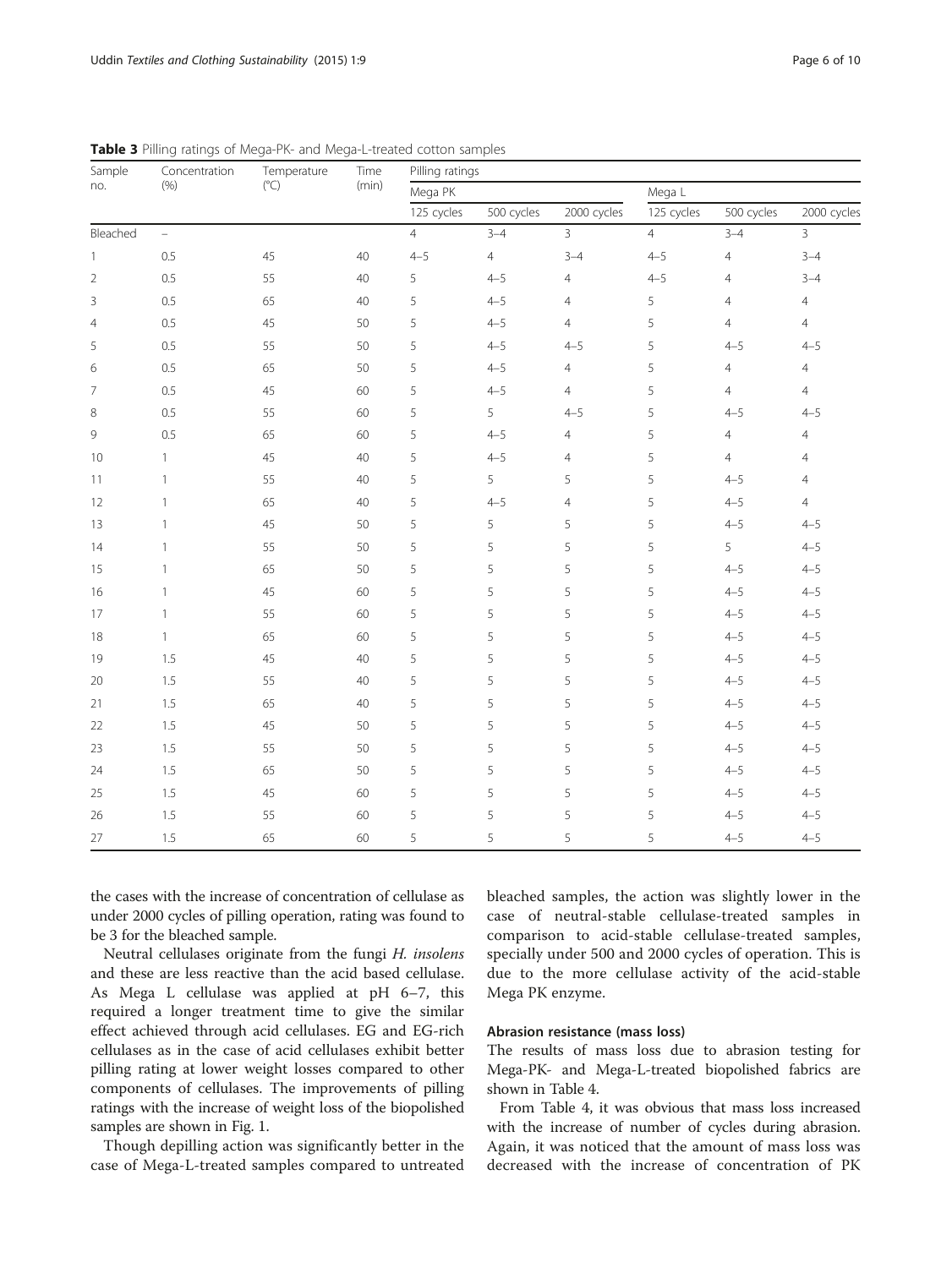0

<u>han iliku k</u>

Fig. 1 Weight loss% vs pilling ratings of biopolished fabrics

1

<span id="page-6-0"></span>

, 44



1 3 5 7 9 11 13 15 17 19 21 23 25 27 Samples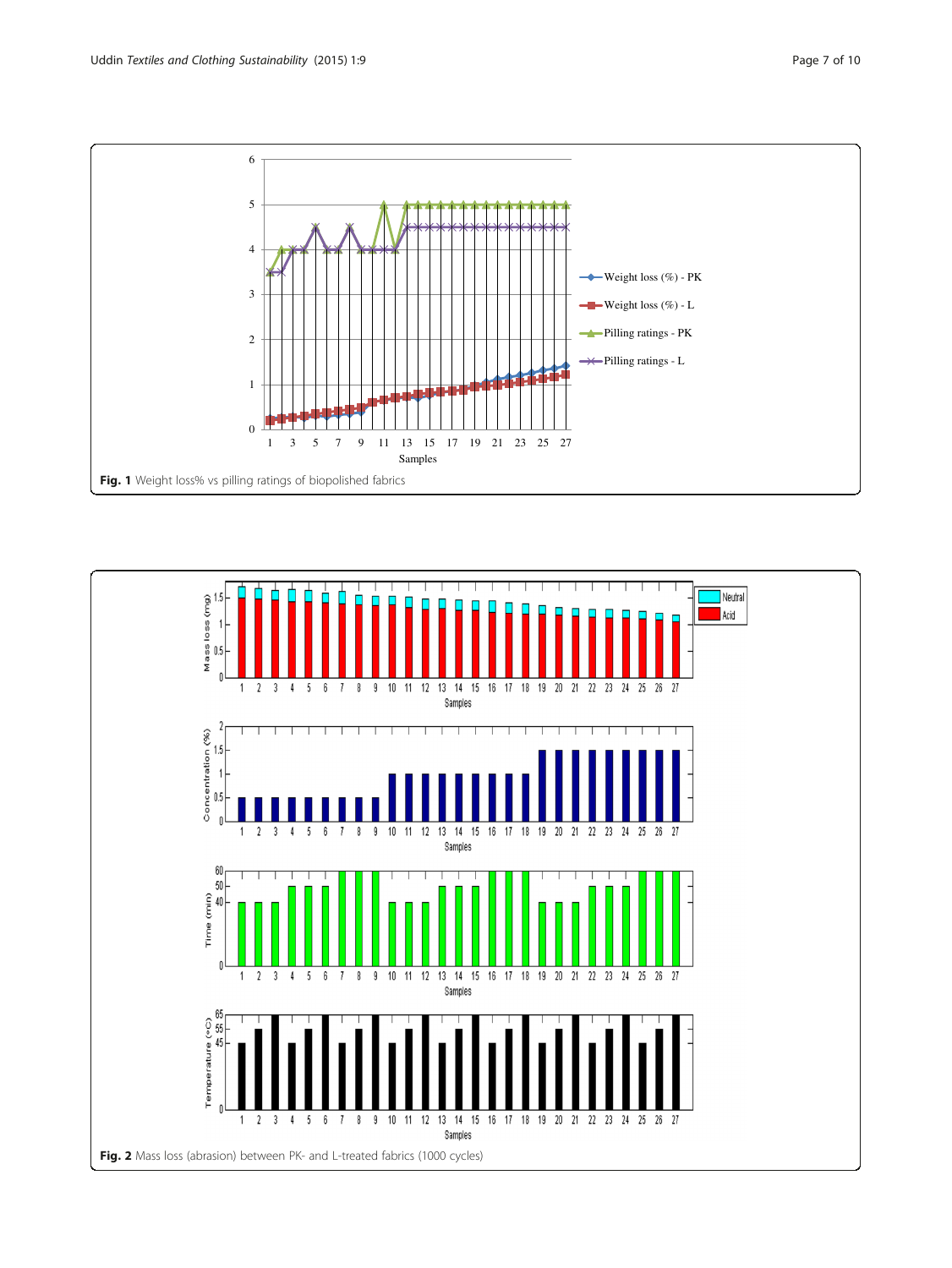| Sample         | Concentration  | Temperature<br>$(^{\circ}C)$ | Time  | Mass loss (mg) for Mega PK |            |            |            | Mass loss (mg) for Mega L |            |            |            |            |             |
|----------------|----------------|------------------------------|-------|----------------------------|------------|------------|------------|---------------------------|------------|------------|------------|------------|-------------|
| no.            | (% )           |                              | (min) | 100 cycles                 | 250 cycles | 500 cycles | 750 cycles | 1000 cycles               | 100 cycles | 250 cycles | 500 cycles | 750 cycles | 1000 cycles |
| Bleached       | $\equiv$       |                              |       | 0.88                       | 1.32       | 1.59       | 1.68       | 1.90                      | 0.88       | 1.32       | 1.59       | 1.68       | 1.32        |
| $\overline{1}$ | 0.5            | 45                           | 40    | 0.40                       | 0.90       | 1.06       | 1.20       | 1.50                      | 0.60       | 1.10       | 1.42       | 1.53       | 1.72        |
| $\overline{2}$ | 0.5            | 55                           | 40    | 0.38                       | 0.89       | 1.04       | 1.19       | 1.48                      | 0.58       | 1.08       | 1.38       | 1.51       | 1.69        |
| $\mathsf 3$    | 0.5            | 65                           | 40    | 0.37                       | 0.88       | 1.03       | 1.18       | 1.46                      | 0.57       | 1.09       | 1.35       | 1.49       | 1.65        |
| $\overline{4}$ | 0.5            | 45                           | 50    | 0.35                       | 0.85       | 1.01       | 1.17       | 1.43                      | 0.55       | 1.07       | 1.30       | 1.48       | 1.67        |
| 5              | 0.5            | 55                           | 50    | 0.33                       | 0.82       | 0.99       | 1.16       | 1.43                      | 0.52       | 1.05       | 1.28       | 1.48       | 1.64        |
| 6              | 0.5            | 65                           | 50    | 0.30                       | 0.80       | 0.98       | 1.15       | 1.42                      | 0.50       | 1.04       | 1.25       | 1.47       | 1.60        |
| $\overline{7}$ | 0.5            | 45                           | 60    | 0.32                       | 0.76       | 0.96       | 1.15       | 1.40                      | 0.48       | 1.02       | 1.22       | 1.45       | 1.62        |
| $\,8\,$        | 0.5            | 55                           | 60    | 0.28                       | 0.72       | 0.95       | 1.14       | 1.38                      | 0.46       | 1.01       | 1.19       | 1.42       | 1.55        |
| 9              | 0.5            | 65                           | 60    | 0.25                       | 0.70       | 0.94       | 1.12       | 1.35                      | 0.44       | 0.99       | 1.18       | 1.40       | 1.53        |
| 10             | $\mathbf{1}$   | 45                           | 40    | 0.21                       | 0.67       | 0.92       | 1.10       | 1.37                      | 0.41       | 0.97       | 1.19       | 1.37       | 1.53        |
| 11             | $\overline{1}$ | 55                           | 40    | 0.18                       | 0.66       | 0.90       | 1.09       | 1.32                      | 0.40       | 0.96       | 1.20       | 1.38       | 1.52        |
| 12             | $\overline{1}$ | 65                           | 40    | 0.15                       | 0.65       | 0.89       | 1.08       | 1.28                      | 0.40       | 0.95       | 1.17       | 1.36       | 1.48        |
| 13             | $\overline{1}$ | 45                           | 50    | 0.12                       | 0.62       | 0.87       | 1.10       | 1.30                      | 0.37       | 0.93       | 1.15       | 1.35       | 1.48        |
| 14             | $\overline{1}$ | 55                           | 50    | 0.14                       | 0.60       | 0.86       | 1.09       | 1.27                      | 0.35       | 0.91       | 1.16       | 1.33       | 1.47        |
| 15             | $\overline{1}$ | 65                           | 50    | 0.10                       | 0.61       | 0.85       | 1.08       | 1.26                      | 0.32       | 0.90       | 1.18       | 1.32       | 1.45        |
| 16             | $\overline{1}$ | 45                           | 60    | 0.08                       | 0.61       | 0.84       | 1.07       | 1.24                      | 0.30       | 0.87       | 1.14       | 1.30       | 1.45        |
| 17             | $\overline{1}$ | 55                           | 60    | 0.07                       | 0.58       | 0.83       | 1.06       | 1.21                      | 0.28       | 0.86       | 1.13       | 1.29       | 1.42        |
| 18             | $\mathbf{1}$   | 65                           | 60    | 0.06                       | 0.55       | 0.81       | 1.05       | 1.20                      | 0.25       | 0.84       | 1.10       | 1.27       | 1.40        |
| 19             | 1.5            | 45                           | 40    | 0.08                       | 0.52       | 0.80       | 1.04       | 1.20                      | 0.24       | 0.80       | 1.08       | 1.28       | 1.36        |
| 20             | 1.5            | 55                           | 40    | 0.07                       | 0.50       | 0.80       | 1.04       | 1.18                      | 0.23       | 0.78       | 1.09       | 1.26       | 1.32        |
| 21             | 1.5            | 65                           | 40    | 0.06                       | 0.48       | 0.79       | 1.02       | 1.16                      | 0.22       | 0.76       | 1.07       | 1.24       | 1.30        |
| 22             | 1.5            | 45                           | 50    | 0.05                       | 0.47       | 0.78       | 1.01       | 1.14                      | 0.20       | 0.74       | 1.05       | 1.22       | 1.29        |
| 23             | 1.5            | 55                           | 50    | 0.04                       | 0.46       | 0.77       | 1.02       | 1.13                      | 0.19       | 0.72       | 1.02       | 1.21       | 1.28        |
| 24             | 1.5            | 65                           | 50    | 0.04                       | 0.45       | 0.76       | 0.99       | 1.12                      | 0.18       | 0.70       | 1.01       | 1.20       | 1.27        |
| 25             | 1.5            | 45                           | 60    | 0.04                       | 0.44       | 0.78       | 0.98       | 1.10                      | 0.17       | 0.66       | 0.97       | 1.22       | 1.25        |
| 26             | 1.5            | 55                           | 60    | 0.03                       | 0.42       | 0.76       | 0.97       | 1.08                      | 0.15       | 0.64       | 0.95       | 1.20       | 1.22        |
| 27             | 1.5            | 65                           | 60    | 0.02                       | 0.41       | 0.74       | 0.96       | 1.06                      | 0.12       | 0.62       | 0.92       | 1.19       | 1.18        |

<span id="page-7-0"></span>Table 4 Abrasion resistance (mass loss) of biopolished cotton fabrics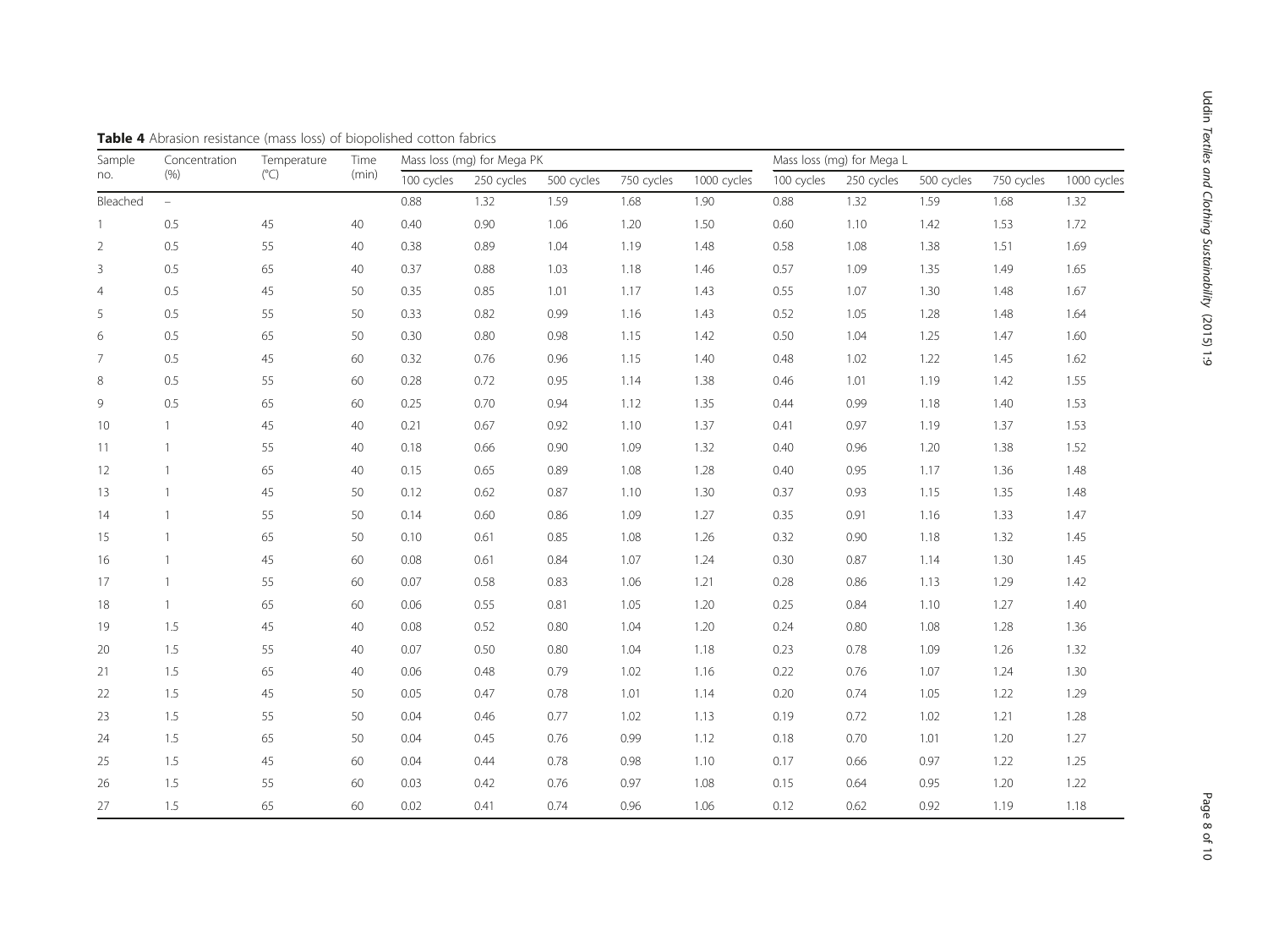cellulase. As for example, under 1000 cycles of abrasion testing, the mass loss of the bleached sample was found to be 1.90 mg while the maximum mass loss was found to be 1.50 mg in sample no. 1, and this gradually reduced to a minimum mass loss of 1.06 mg with the increase of concentration, time, and temperature. Only in cases of sample nos. 4 and 5 mass loss was found to be equal, i.e., 1.43 mg.

Again, under other cycles such as 100, 250, 500, and 750 cycles, mass loss was found decreased with the increase of concentration, time, and temperature with some exceptions. For 100, 250, 500, and 750 cycles, in the case of sample no. 1, maximum mass losses were found to be 0.40, 0.90, 1.06, and 1.20 mg, respectively, and minimum losses were found to be 0.02, 0.41, 0.74, and 0.96 mg, respectively, in the case of sample no. 27 (PK 1.5 %, treatment temperature 65 °C, time 60 min).

Due to superficial treatment of cellulase on cellulosic fibrils and microfibrils, protruding hairy fibers are removed, as a result of which the surface of the fabric became cleaner. For this reason, resistance to abrasion was better in the case of the cellulase-treated samples than the untreated bleached sample. Again, biopolishing effect was higher in the use of a higher concentration (1.5 %) of PK cellulase; correspondingly, resistance to abrasion was better and hence mass loss was found lower.

In the case of the neutral cellulase enzyme, using 0.5 % concentration under 1000 cycles during abrasion testing, the maximum mass loss found in the case of sample no. 1 was 1.72 mg, and it decreased gradually with the increase of concentration, time, and temperature, and finally minimum loss was found to be 1.18 mg in sample no. 27. No exception was found in such trend at 1000 cycles of abrasion testing. However, except in a few cases, a similar trend was noticeable under 100-, 250-, 500-, and 750 cycle testings.

It is known that abrasion is the physical destruction of fibers resulting from frictional forces developed by mechanical repetition of lateral stresses. This causes rupture of fibers from their normal position through bending and flexing. In both acid- and neutral-stable cellulase-treated samples, a very little amount of mass loss occurred due to the smoothness of the fabric surface after biopolishing action, causing higher abrasion resistance performance.

Figure [2](#page-6-0) shows a comparison of mass loss due to abrasion of Mega-PK- and Mega-L-treated bleached cotton samples. In Fig. [2](#page-6-0), in all cases, the mass loss values were lower in the PK-treated samples; thus, it can be said that slightly better resistance to abrasion was found in the acid-stable cellulase-treated samples. Neutral-stable cellulases were less reactive causing less degradation to cellulose; as a consequence of which, weight loss as well as strength loss was found lower in this study. Hence, mass loss was found slightly higher during abrasion testing in the Mega-Ltreated cotton samples, which showed lower resistance to abrasion.

#### Bending length

The bending length of the acid- and neutral-stable enzyme-treated samples is shown in Table 5.

The average bending length of the bleached fabric was found to be 1.48 cm in a wale direction. For Mega PK enzyme application, in 24 cases, the bending length of biopolished fabrics was found decreased than that of the bleached fabric in the wale direction. Only three samples (sample nos. 18, 22, and 25) showed a slight increase in the bending lengths which were 1.58, 1.53,

|            |  | <b>Table 5</b> Bending length of biopolished cotton fabrics (wale |  |  |
|------------|--|-------------------------------------------------------------------|--|--|
| direction) |  |                                                                   |  |  |

| Sample no.      | Average bending length (cm) |         |
|-----------------|-----------------------------|---------|
|                 | Mega PK                     | Mega L  |
| Bleached sample | 1.48                        | 1.48    |
| $\mathbf{1}$    | 1.23                        | $1.4\,$ |
| $\overline{2}$  | 1.23                        | 1.45    |
| 3               | 1.1                         | 0.98    |
| $\overline{4}$  | 1.2                         | 1.25    |
| 5               | 1.4                         | 1.63    |
| 6               | 1.1                         | 1.5     |
| 7               | 1.2                         | 1.33    |
| 8               | 1.1                         | 1.18    |
| 9               | 1.1                         | 1.03    |
| 10              | 1.1                         | 1.08    |
| 11              | 1.1                         | 0.85    |
| 12              | 1.35                        | 0.93    |
| 13              | 1.32                        | 1.3     |
| 14              | 1.42                        | 0.98    |
| 15              | 1.24                        | 1.46    |
| 16              | 1.3                         | 1.05    |
| 17              | 1.36                        | 0.9     |
| 18              | 1.58                        | 1.2     |
| 19              | 1.4                         | 1.11    |
| 20              | 1.28                        | 1.25    |
| 21              | 1.35                        | 1.13    |
| 22              | 1.53                        | 1.2     |
| 23              | 1.01                        | 0.83    |
| 24              | 1.33                        | 1.53    |
| 25              | 1.61                        | 1.15    |
| 26              | 1.35                        | 1.45    |
| 27              | 1.18                        | 1.55    |